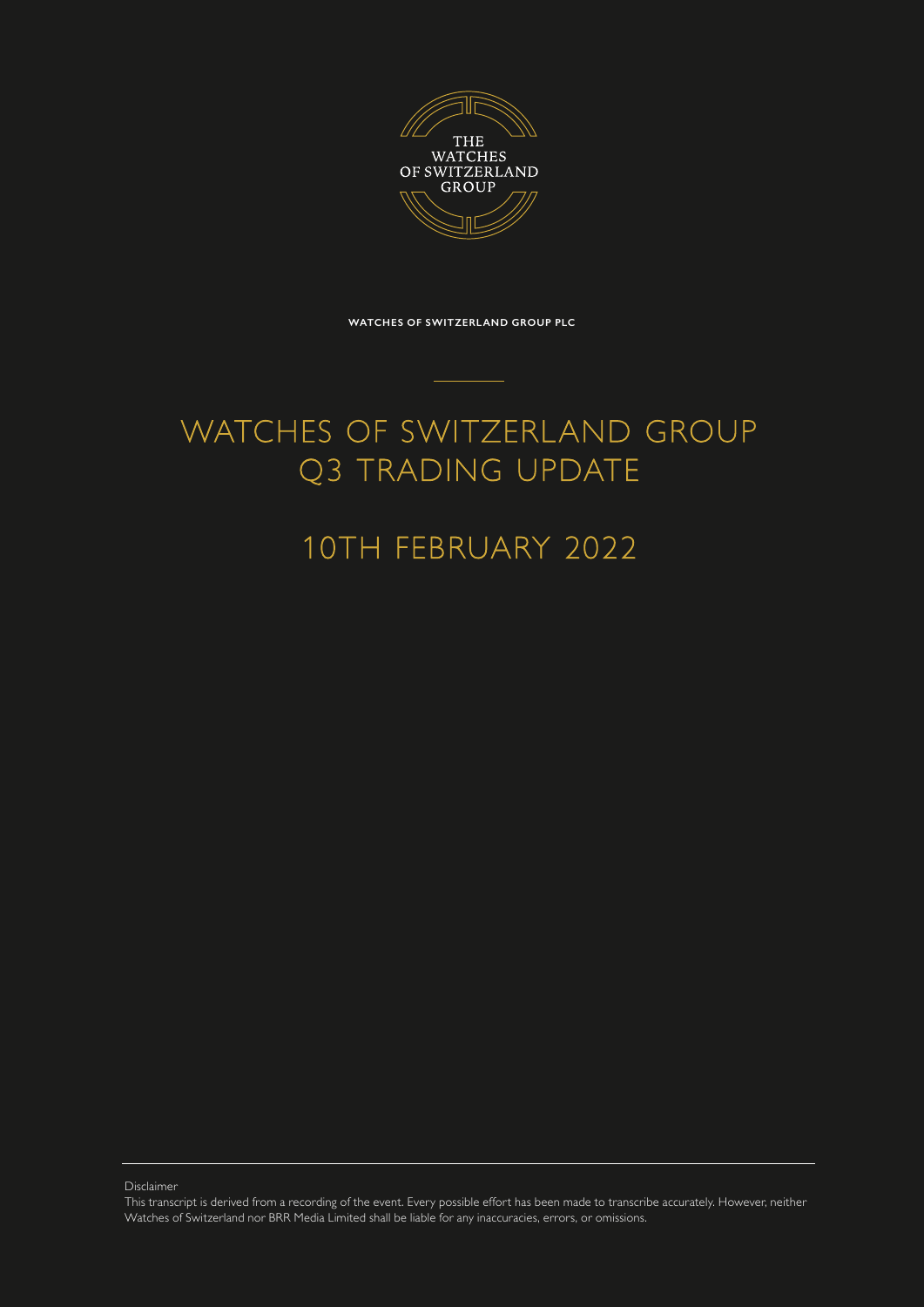## WATCHES OF SWITZERLAND GROUP Q3 TRADING UPDATE

## **TRANSCRIPT**

**Brian Duffy:** Good morning, everybody. Thanks for joining us. I'm joined by Bill Floydd who is our CFO appointed at the start of January. Bill joins us from the Rank organisation. We also have Anders Romberg, the former CFO, who will be retiring at the end of February. And Bill and Anders are working at transition over this couple of months. And also Caroline Browne who is our finance director. So, quite a bit of financial fire power on this call, so they can answer your financial questions, or we are in serious trouble. I'm assuming everybody has been through the release and reviewed the numbers. So, I'll just add a wee bit of color to what you have seen already. But overall message obviously is the market is strong, continues to be strong, and characterised by demand exceeding supply. We can never fully evaluate demand overall, but our feeling is, if anything, demand is getting further ahead of supply overall. We delivered 28% growth on last year, 20% in the UK, 45% in the US.

Really important to point out the change in mix that's happening. We have super high demand brands as we're calling them now, Rolex, Patek, and Audemars. And clearly what we sell in those brands reflects what we get in the way of intake from those brands. So, it has been completely in line with what was indicated for the calendar year. And the sales on those brands just reflect the phasing of that intake overall. The other brands that include Cartier, Omega, TAG, Breitling, really great brands. We had a really fantastically strong performance with them, UK up 78%, and the US up 214%. So, tripling of the business that we have with those brands in the quarter. Overall, as a group, those sales more than doubled, 112% on last year.

We also had a great quarter on luxury jewelry in the UK. We were up almost 56%, this great work getting done by our buy and merchandising team and product development and selection. And in the US, we were up a staggering 172%. So, again, almost three times last year. And the US, good underlying numbers from Mayors following the relaunch that we did of the

Mayors brands, but also a really important contribution from a new business in Betteridge who do a fantastic business on jewelry, and clearly particularly strong over the holiday season. We also opened our first Bulgari mono-brand store in Miami, which has got off to a fantastic start again. So, overall, jewelry business up at 88.4%. We clearly got to know our new businesses, our new colleagues with the five stores that we announced that we acquired during the year, and very pleased with how that integration and development of those businesses are going and a lot to look forward to from them in the future.

Very pleased to announce our first steps into the EU market. You will all recall our plans, that the EU would become an important part of business in the years ahead. And our strategy is to enter Europe with a combination of acquisitions and mono-brands. And the deals that we are able to announce at this point are mono-brands that we have contracted to open in Stockholm, Copenhagen, and Dublin.

Looking at our outlook and guidance for the balance of the year, we now have around 12 weeks to go. We have visibility on supply for the balance of the year. We have the benefit of pricing, particularly Rolex pricing that was implemented in January. Good, strong performance in Q3. And it's all led to us being able to now improve our guidance to say that we will be at the top end of the previous guidance that we gave, on both sales and profitability. Our teams are doing an amazing job everywhere, an inspiration. Again, I had the pleasure of seeing quite a few of them in the US last week. Doing a fantastic job and we are delighted to give them a wee surprise in December by giving everybody 50 shares in the company. Everybody got 50 shares, UK and US, and we were also pleased to implement and commence a new share sales scheme that went out in January. And a great uptake in participation on that from all of our colleagues. So, really great that all our colleagues are getting the opportunity of being actively interested in our shares.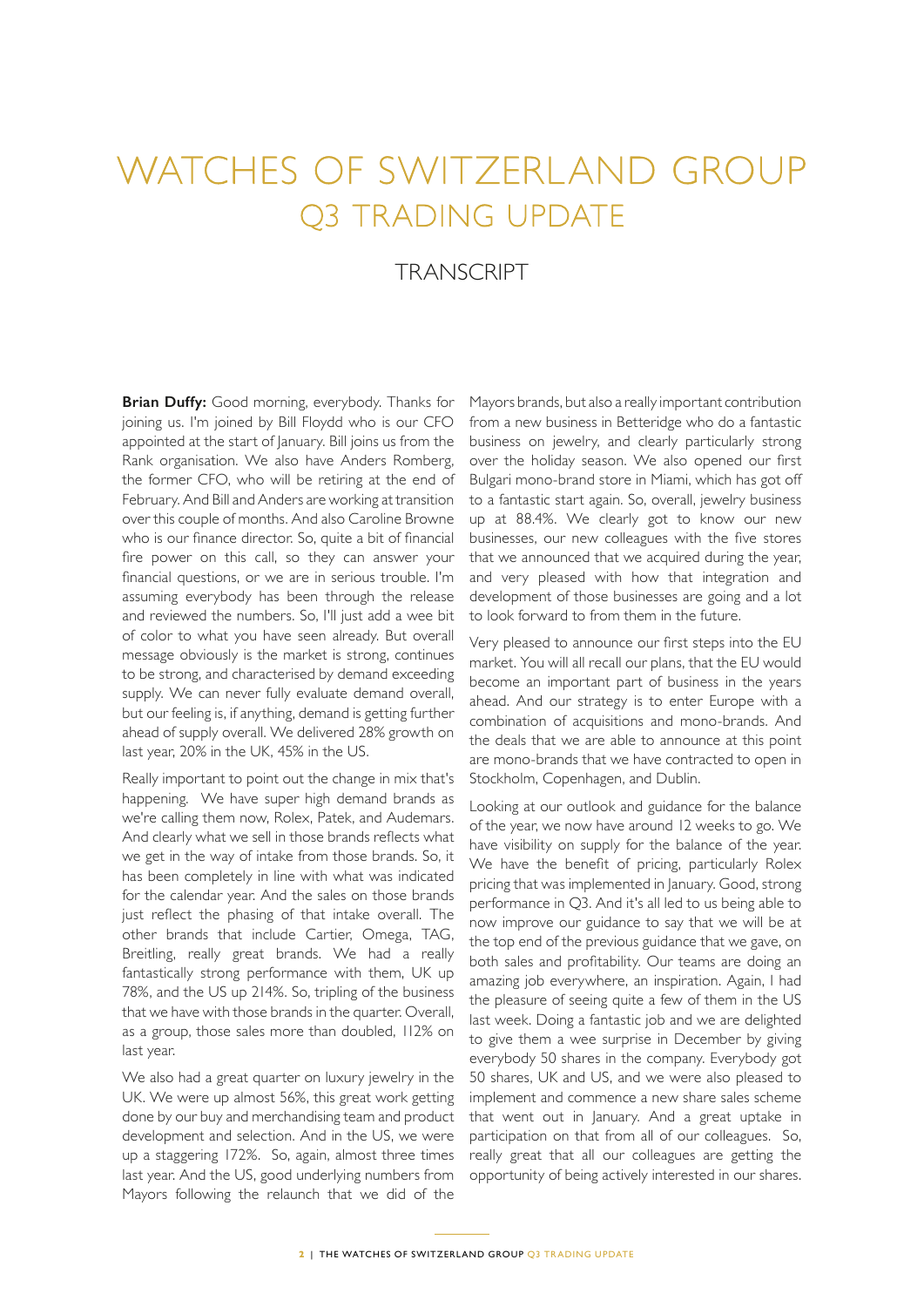Also, delighted that we had our foundation fully registered in December. We have had two board meetings with our trustees. We have £3 million of funds that have been given from the company: one and a half from last year, one and a half this year and we have made our first round of donations in December and January to charities in the UK and US including food banks, Prince & Princess of Wales Hospice in Glasgow and also the Princess Trust that we have been working with for many years. So, delighted to be able to have done that. So, I've been delighted with a lot so far. And at this point, I've been delighted to take your questions.

**Moderator:** Thank you. As a reminder, if you would like to ask a question, please press the star followed by one on your telephone keypads now. If you change your mind, please press the star followed by number two. When preparing to ask a question, please ensure your phone is unmuted locally. And the first question comes from Melania Grippo from BNP Paribas. Please, Melania, your line is now open.

**Melania Grippo:** Good morning, everyone. This is Melania Grippo from BNP Paribas Exane. I have two questions. First, I would like to ask you if you have seen any changes in the environment in both US and UK. Is there anything that you can tell us? Have you seen any changes in customer behavior or willingness to spend? And my second question is on the entry in the European market. Can you tell us if these stores, these six stores, are multi-brand or they also include mono-brand? And more or less, how much we should account in terms of sales for these stores? Thank you.

**Brian Duffy:** So, the first one's easy, Melania. We haven't really seen any change. We had a good Christmas season, a bit strong. I think the Christmas season starts early in November. I think people were happy to be spending and maybe just motivated by concerns about availability. But it started early in November, carried on good momentum, both UK and US. And January has carried on with, with good momentum overall. So, we honestly haven't seen any change in sentiment or behavior influencing our business of overall. The EU stores are mono-brand only. They are not multi-brand. We are obviously not providing next year's numbers and we're not given out any specific numbers at this point. But we'll give you an update on our plans and our views of fiscal 23 at our year end.

**Melania Grippo:** Thank you.

**Moderator:** Thank you. Our next question comes from Kate Calvert from Investec. Please, Kate, your line is now open.

**Kate Calvert:** Good morning, everyone. I hope everyone's well. A couple from me. The first one is how did the sales mix in the third quarter compare to history in terms of mix between the super high demand brands and the other brands? My second question is, have you got any views on shortages creeping into other brands? There's been quite a few press articles out there. And my final question is, on the five stores you bought at the end of last year in the US, how much could you actually do to the stores in the third quarter in terms of reformatting them, putting different stock in, or did you sort of basically just sell through the stock that came with them? Thank you.

**Brian Duffy:** Okay. Will answer that in a slightly different order. Your last question, what were we able to do with the five stores. Both Minneapolis and the store in Texas, we re-badged and we reformatted. They are both Watches of Switzerland stores now. Upgraded the furniture, did change the brand mix somewhat. There's only so much you can do short term, but we were able to change the brand mix with, for example, in Minneapolis. We took jewellery out. It is a Watches of Switzerland store now. The jewelry that was there before was relatively inexpensive and really not making the contribution. And in any event, we're calling it Watches of Switzerland. So, delighted with both of them. Betteridge, we practically couldn't and wouldn't do anything to. It was a very strong season for them. They are beautiful stores in Connecticut and Vale and Aspen. We have plans to expand all three, but this will take time to organise and negotiate and with landlords, with brands and to do all of our own planning and so on. So, big plans for all of them, but Betteridge, at this point, we haven't changed. Anders, you want to comment on the mix?

**Anders Romberg:** Yes, thanks Kate. So, the abnormally in our sales is predominantly related to last year, where they were disproportionate, we had good supply in of the supply constraint brands and were actively pursuing click and collect. So, the penetration of that segment of our business in last year's number was higher than what we normally see. So, versus FY20, last year spiked up by about 10 points or so. This year, we've gone down further than what we were in FY20. So, the growth that we see coming through is entirely driven by the non-supply constrained brands, as well as the jewellery.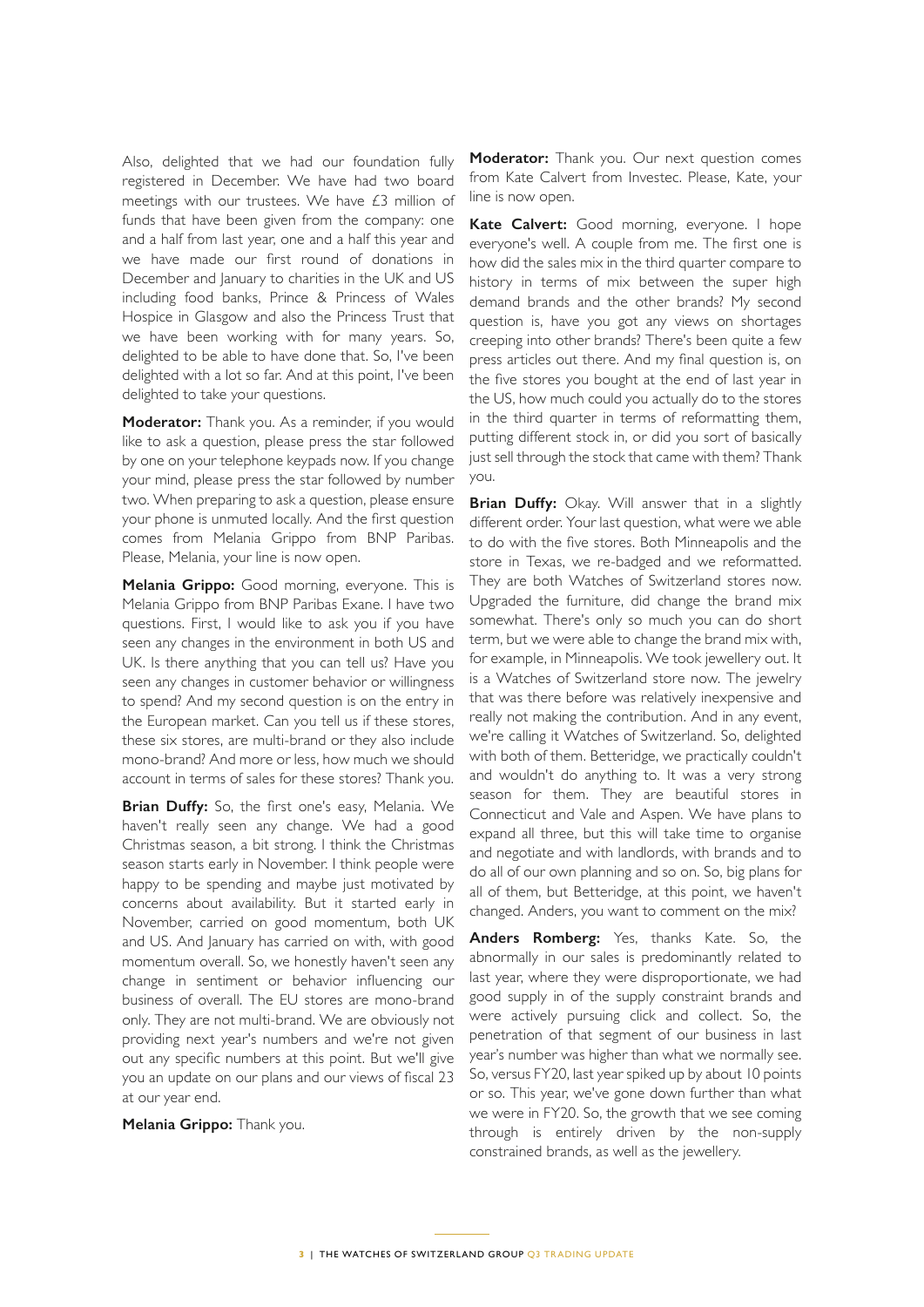**Brian Duffy:** And your second question, Kate, shortages. Well, first of all, to help deliver the level of growth that we did on those other brands, we clearly anticipated a strong period and importantly bought in early to good stock levels that enabled us to do that overall. I mean, I think the industry in total is enjoying a good period and inevitably puts some pressure on production and componentry and so on. Nothing that unusual. Could we have done with more Cartier Santos? Yes. Could we have done with more Bond watches? Yes. Could we have done with more Endurance Pro from Breitling? Yes. But none of it's exceptional, and our feeling is that even the shortages that we've had, that production is catching up and we think, by the end of our financial year, we'll be in a good situation. I think really importantly, for us as big partners to these big brands, then we are looking to longer term commitments, longer term forecasting. And I think we've proven the value of that actually with what we've done over this year to date so far. So, not a concern. If anything, getting better overall in terms of supply.

**Kate Calvert:** Thank you very much.

**Moderator:** Thank you. Our next question comes from Kathryn Parker from Jefferies. Please, Kathryn, your line is now open.

**Kathryn Parker:** Good morning, everyone. Thank you for taking my question. So, my first question is on the European expansion. So, you've obviously given the three countries for your mono-brand store rollout. And I wondered if the three same countries would be your prime choices for a multi-brand Watches of Switzerland store and whether there's any chance of that occurring in fiscal year 23 as well. And my second question is on jewellery. I believe that Betteridge has a higher penetration of jewelry than the Mayors network, and has been particularly strong in the quarter. So, I wondered if there's any kind of takeaway from a merchandising perspective or brand mix or price points that you could apply across the rest of the portfolio. And then my final question is on Rolex agencies. So, of these stores that you acquired in the US in the first half, could you confirm how many of those have the Rolex agencies already? And if any don't, if there's potential to integrate Rolex into those stores.

**Brian Duffy:** So, the expansion I said earlier, the strategy is a combination of acquisition and monobrands. As we have done continually, you always would be with Rolex agencies looking at acquisitions. So, yes, possible that we would look to represent Rolex in those markets. But obviously it's not

completely up to us. We have got to do our work and see how we can effectively we can make that happen. But we would like to make it happen. You might find that Scandinavia or the Nordics being our first move surprising. But what I'd say to that is Anders and I have a good experience of the Nordics as markets with Ralph Lauren and a great success there. They are markets that we think are under invested from a retail standpoint. There is obviously a lot of wealth and affluence there and good market trends. So, we've always felt positive about the combined Nordics market overall. And yes, we will look to be fully representative over time in those markets.

It is a really good point in question on Betteridge. We actually spent all day Friday with them going through the very subject of jewellery and seeing everything that we can learn from the great success that they have. They've been in the markets a long time. We are keeping the Betteridge name. Betteridge has a great reputation in the markets that they are in. Very affluent markets. I don't know if you know, Greenwich, Connecticut, but it is a very, very affluent New York suburb effectively. And they have been there for generations. So, we are learning from them. The average price point, by the way, of what we sold in jewellery was double last year in the US because of Betteridge. So, yes, great things to learn.

The market overall... The US market for jewelry, by the way, is one of the best in the world. Some people would characterise it as being half of the world market when you look at the diamonds. So, a lot of good things to learn. Also delighted with the success that we've had with our first Bulgari store as well. So, the whole subject if jewellery is getting a lot more attention from us based on what we've experienced and the acquisition of Betteridge.

In terms of Rolex agencies and acquisitions, the one in Minneapolis was a Rolex agency. The one in Texas is not, but they have exclusivity for that mall for watches, which we now have. And we had pre-agreed that Rolex would come with us into that mall in Plano, Dallas. Betteridge has two Rolex and two Patek agencies across the three stores. And we are always looking to see where we can expand the representation of Rolex, Patek, Audemars, but also Cartier, Omega and the other brands that we have talked about.

**Kathryn Parker:** Thank you very clear.

**Moderator:** Thank you. Our next question comes from Richard Taylor from Barclays. Please, Richard, your line is now open.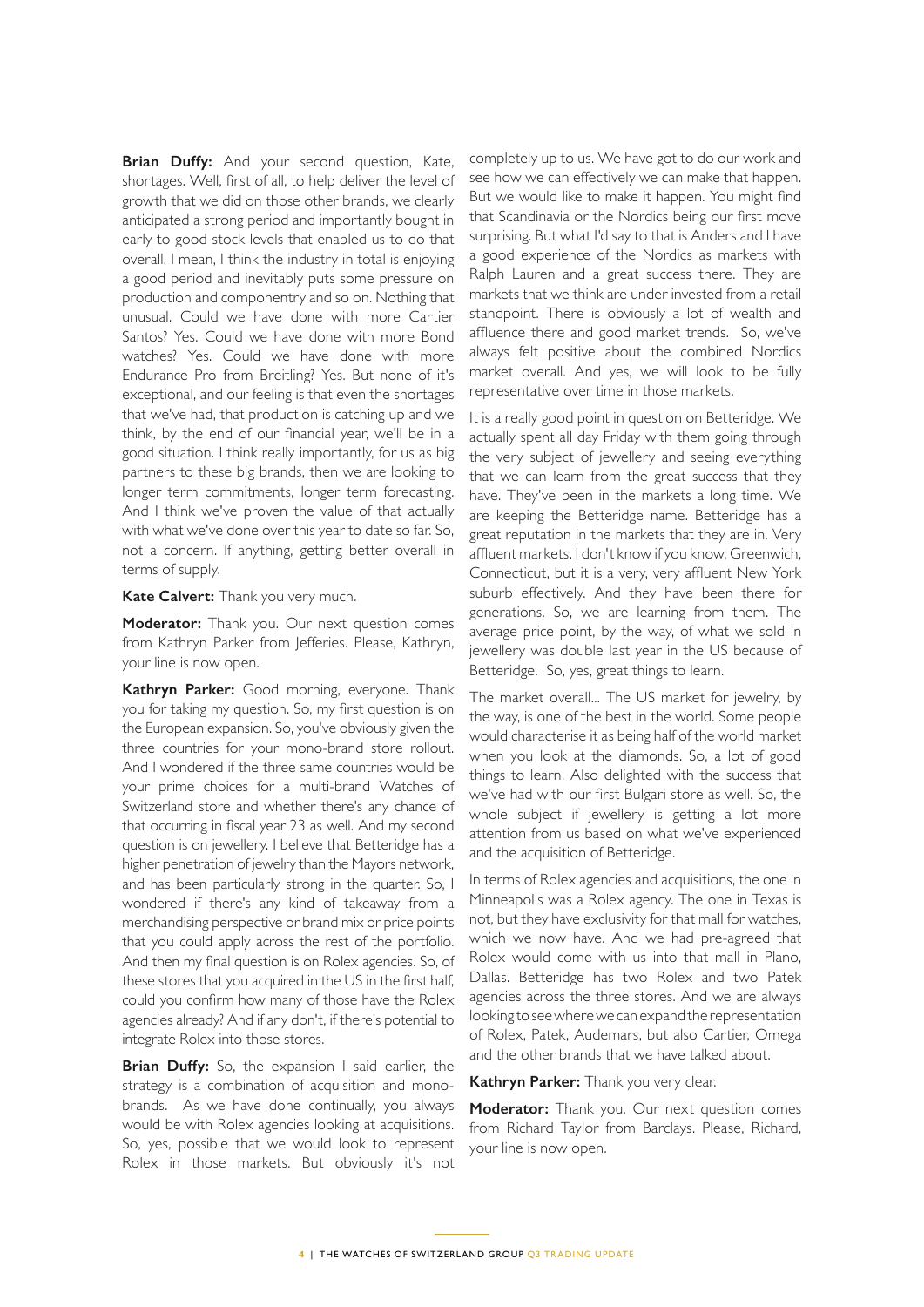**Richard Taylor:** Thanks very much. Morning all. On the mono-brand, should we read anything into the markets that you've entered there in terms of where you'd like to make acquisitions? Or are they potentially unrelated? And then secondly, on the price increases, Rolex, Patek, and so on, have there been any change in the margins that you achieve on these sales following the price increases? Do you get all the benefit yourselves or does the gross margin change a bit as the price goes up? Thanks very much.

**Anders Romberg:** So, in terms of priority in acquisitions, I think we are open to an acquisition in the EU that comes at the right price. So, we are not discriminating against any market. It would, of course, be a benefit to get scale in the markets where we are opening up the mono-brands.

In terms of our view on margins obviously we had a margin compression two years ago here in the UK where Rolex took some of the margins back as part of the price increase. In the US with the further consolidation of agencies, driving the productivity and allocation by existing price point, they took another two points out of our margin as part of the price increase this year, from January.

**Richard Taylor:** Okay. So, sort of net between the price increases and the margin contraction, what does that mean for you as a business if you match the growth?

**Anders Romberg:** Well, we obviously held our guidance and actually put it up to the high end in terms of profitability for the year. So, we don't see it having an adverse impact on this fiscal year.

**Brian Duffy:** And obviously our Rolex business is bigger in the UK where there is the price increase and the benefit of ongoing profitability per unit, plus the stock that we have acquired at the previous and in the US. It is a bit more of an offset.

**Anders Romberg:** This links back to what we said in conjunction with the LRP, that we had not included any sort of pricing in our long range plan as beneficial from a margin perspective, because our belief was that, at various stages throughout that journey, there might be changes as productivity reaches new levels from the brands. And this just proves our theory, I guess.

**Richard Taylor:** Thank you.

**Moderator:** Thank you. As a reminder to ask any further question, please, press a star followed by one on your telephone keypads now. The next question comes from Karina Shooter from Goldman Sachs. Please, Karina. Your line is now open.

**Karina Shooter:** Hi there. Thank you for taking my question. I have two. One is more for follow up on the previous question. We have seen Rolex taking price increases and also Patek Philippe also sites in the press in terms of price increases. Are you seeing some of the other less supply constrained brands, in the traditional sense, following suit in terms of price increases? And just your thoughts on the pricing environment more broadly for this year would be fantastic. And then the second question is to Mr. Floydd, if I may. I know it's early days in you joining the company, but it would be great to hear what excites you most about Watches of Switzerland and the transition. Thank you.

**Brian Duffy:** That's going to be an easy one for Bill. It's clearly working with us. I think there will be further price movements, by the way. We have had an Omega price increase along with Rolex and Tudor price increases. And the underlying conditions, strong Swiss Franc, increasing commodity prices, increasing gold, diamonds, whatever. So, I think the conditions are such that it would make a lot of sense for all the brands to really look at their pricing. But we'll hear more, I think, in the month ahead. But we have not heard at this point from Richemont, or from the LV group or from Breitling. But we will see. So, all we know about at this point, Rolex, Patek, Tutor, and Omega.

**Anders Romberg:** Audemars took their pricing up by 6% in the US, but it's obviously only one point of distribution, so not really material.

**Bill Floydd:** Morning, Karina. Morning, everyone. So, yes, I started beginning of January. First of all, I just want to say it's been great having Anders here to help me through the first couple of months. Been a very, very helpful start from my point of view. I've spent most of my time trying to meet as many of the people in the organisation as I can, get out to of the stores within the US and Florida last week. Getting an early sense of that. And I have to say, it's a fabulous organisation. Brian and the team have done a great job. And what I'm looking forward to most of all is that the scale of the opportunity that we have over the next few years in the UK, in the US, and in Europe is brilliant. And really looking forward to helping everybody execute on that.